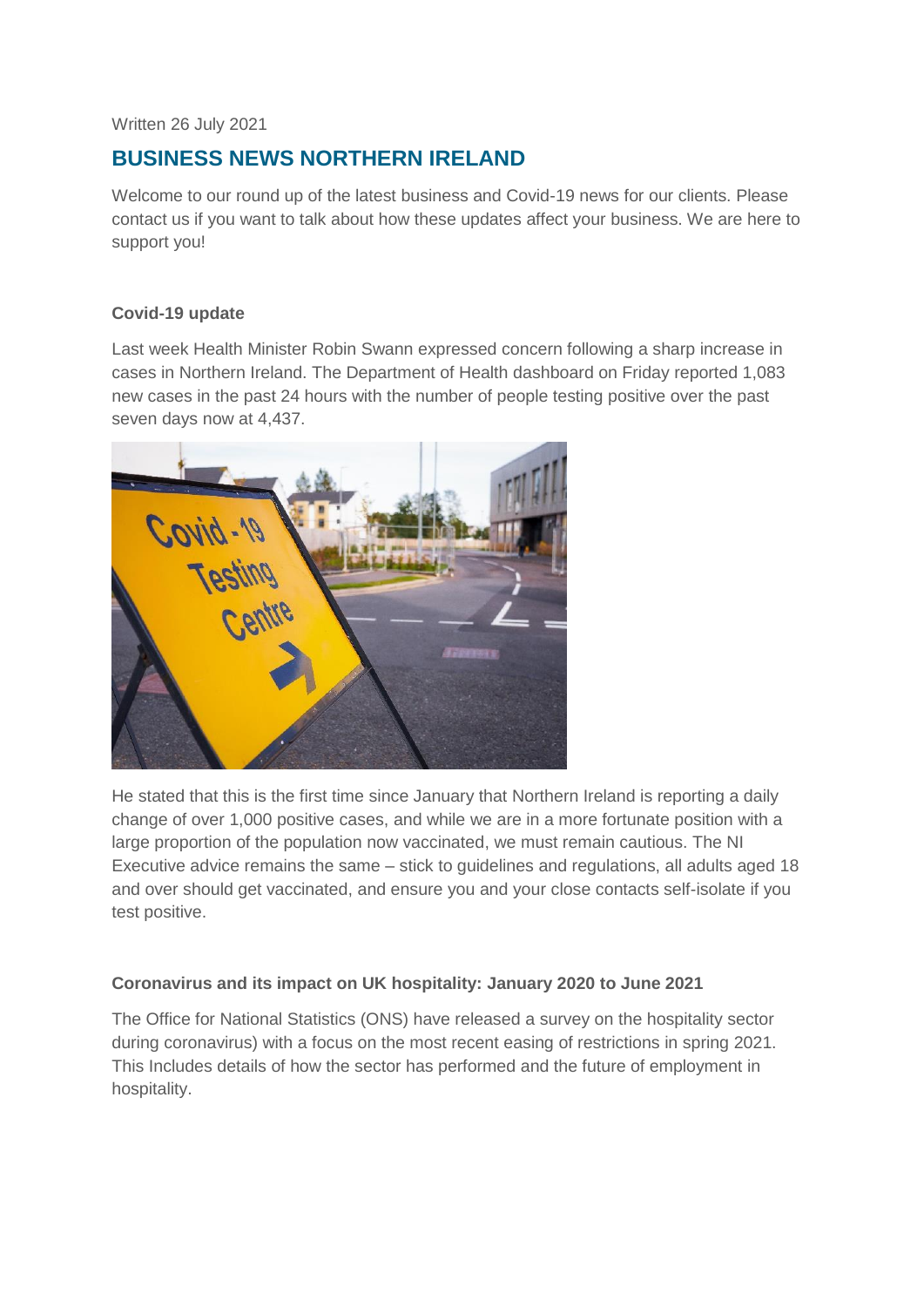

The key findings are not unexpected and are summarised below:

Hospitality has been hit hard by the coronavirus (COVID-19) pandemic and the impact has been uneven; bars and clubs have fared the worst, but campsites had a relatively better year than the rest of the sector.

Consumer spending on hospitality started to increase in May 2021 but remains at less than 70% of pre-pandemic levels; a similar picture is seen in turnover - in May this remained onequarter lower than 2019 levels.

Spending by businesses in the hospitality sector has seen smaller increases compared with consumer spending in May 2021; payments to suppliers from food and drink businesses have remained around half of pre-pandemic levels.

Confidence of business survival in the hospitality sector started to increase in May 2021 but remains below the all-sector level.

Job vacancies in the hospitality sector have seen large increases and are higher than prepandemic levels; however, in June 2021, the number of employees within the sector remained 11% below February 2020 levels.

See: [Coronavirus and its impact on UK hospitality -](https://www.ons.gov.uk/businessindustryandtrade/business/activitysizeandlocation/articles/coronavirusanditsimpactonukhospitality/january2020tojune2021) Office for National Statistics (ons.gov.uk)

#### **New Policy Papers and Consultations**

On 20 July 2021, the Treasury and HMRC issued a number of policy papers and consultations flagging up possible future tax changes. Draft legislation for inclusion in the next Finance Bill has also been issued alongside some of the measures.

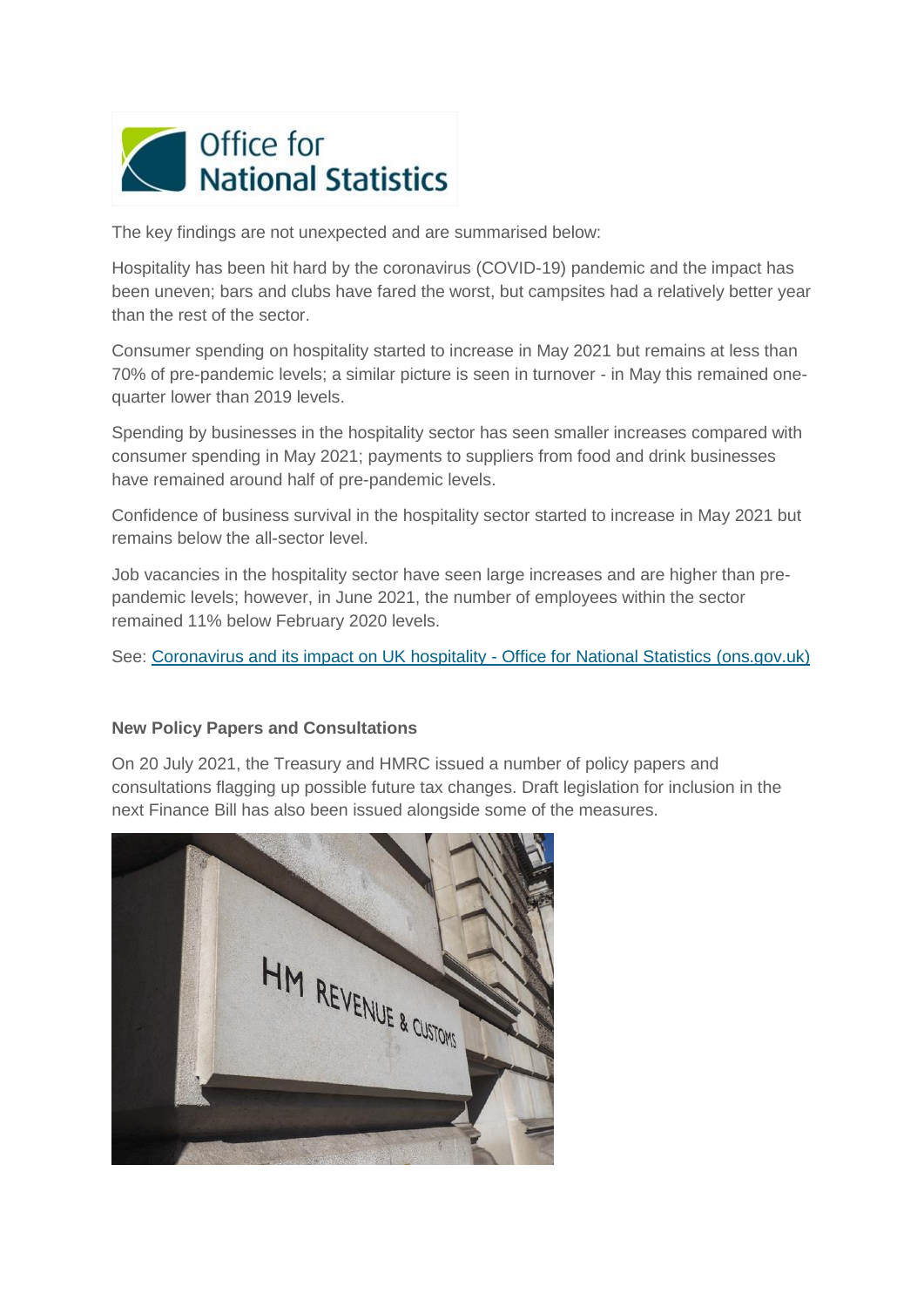Among the documents these are probably the most significant:

### Abolition of basis periods for income tax

A draft clause and Schedule propose to abolish basis periods for income taxed as trading profits for the tax year 2023/24 and subsequent years and provide transitional rules for the tax year 2022/23. These measures were announced as a "simplification" measure and will facilitate the introduction of making tax digital (MTD) for income tax which commences 6 April 2023. The changes will impact on sole traders, partnerships, property landlords and trusts that carry out trading or property rental activities.

The draft legislation provides for the apportionment of profits or losses of periods of account to tax years, where the period of account does not coincide with the tax year. Apportionment is to be done by reference to the number of days in each period, however the length of each period can be measured by a different method if it is both reasonable and used consistently.

A further draft clause changes the apportionment rules for property businesses, to allow those with property businesses who draw up accounts to dates between 31 March and 4 April to treat the profits between the end of their accounts and the end of the tax year as falling in the following tax year. It also allows those with property businesses commencing after 31 March to treat their business as commencing in the following tax year. This means they will no longer have to apportion small proportions of their profits between tax years.

### Big Tax Bills in 2022/23?

The transitional rules proposed for the 2022/23 tax year could result in large tax bills for some sole traders and partnerships, particularly those with an existing 30 April year end. The profits of year ended 30 April 2021 would be taxed in 2021/22 under the current rules with 2023/24 taxing profits arising between 6 April 2023 and 5 April 2024 under the new rules.

#### But what about 2022/23?

The profits taxed in 2022/23 would be those for year ended 30 April 2022 plus the period 1 May 2022 to 5 April 2023 – in total 23 months profits!

There would however be a deduction for 11 months "overlap relief" which typically arose when profits were taxed twice at the start of the business - but those will often be much lower than the 11 months being taxed in 2022/23!

The draft transitional provisions will allow the taxpayer to elect to spread the excess profits over the next 5 tax years to smooth out their excessive tax bill.

See: [Income Tax: basis period reform -](https://www.gov.uk/government/publications/income-tax-basis-period-reform/income-tax-basis-period-reform) GOV.UK (www.gov.uk)

# **Personal Pension age to increase to 57 from April 2028.**

Draft legislation has been published with the intention of increasing normal minimum pension age (NMPA), which is the minimum age at which most pension savers can access their pensions without incurring an unauthorised payments tax charge unless they are retiring due to ill-health, from age 55 to 57 in 2028.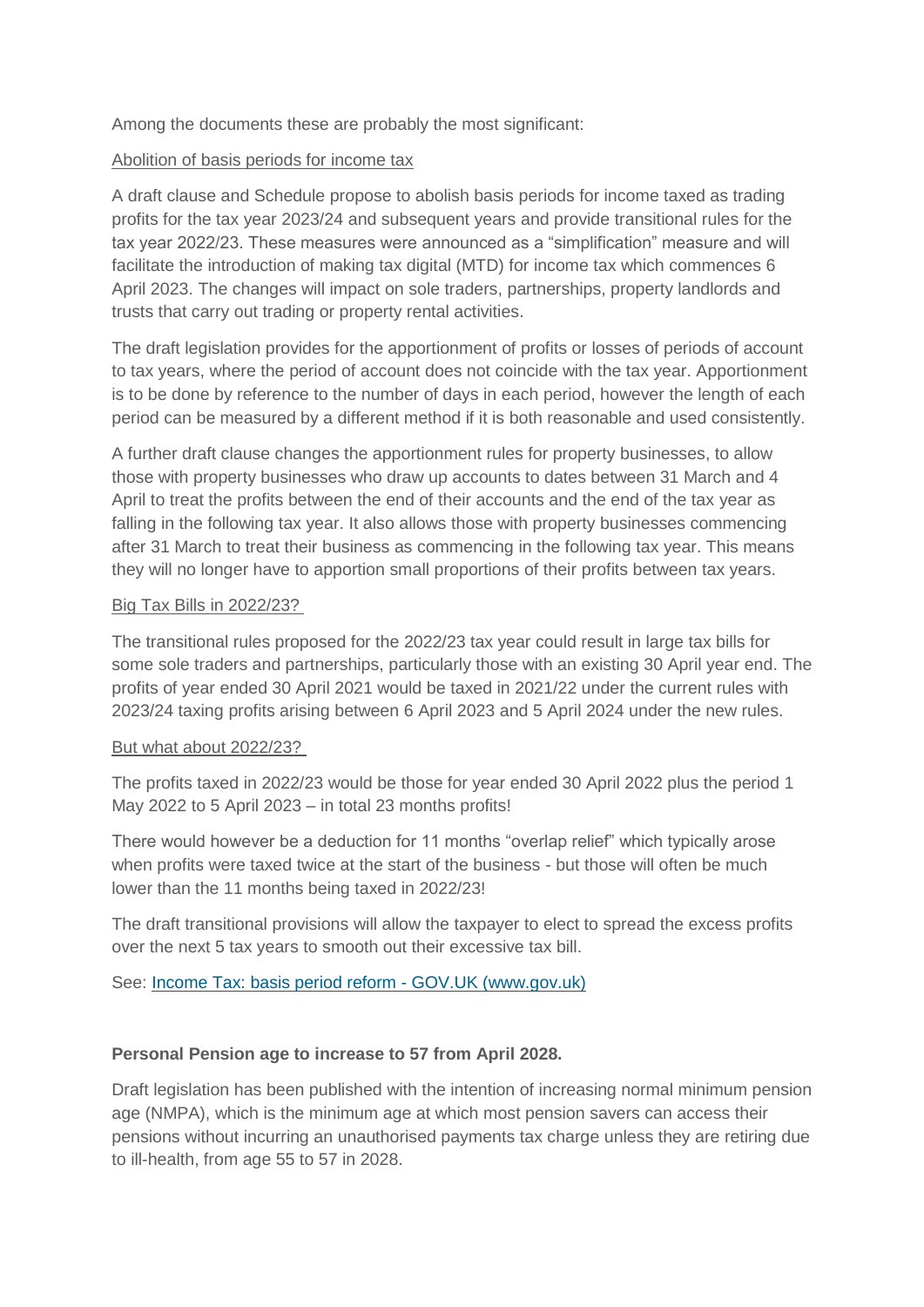There follows a consultation on the implementation of the increase and a proposed framework of protections for pension savers who already have a right to take their pension at a pre-existing pension age. This consultation was launched on 11 February 2021 and closed on 22 April 2021.

Currently registered pension schemes must not normally pay any benefits to members until they reach NMPA. From 6 April 2010 the NMPA has been age 55 (before 6 April 2010 it was age 50).

Registered pension schemes are also not permitted to have a normal pension age lower than age 55 and this applies equally to individuals in occupations that usually retire before 55 (for example, professional sports people).

See: [Increasing the normal minimum pension age for Pensions Tax -](https://www.gov.uk/government/publications/increasing-the-normal-minimum-pension-age-for-pensions-tax) GOV.UK (www.gov.uk)

### **Consultation on the draft Rural Policy Framework**

The Department of Agriculture, Environment and Rural Affairs (DAERA) has launched a draft Rural Policy Framework for public consultation. The framework has been developed collaboratively with a wide range of stakeholders including the public, private, and voluntary and community sector.

The new framework aims to create a sustainable rural community where people want to live, work and be active. The framework focuses on five thematic pillars and associated priorities and will be a living document, flexible enough to respond to emerging rural issues as they happen such as the current global COVID-19 pandemic.

Based on the work to develop this framework it is envisaged that a Rural Business and Community Investment Programme will emerge from the framework.

You can [find consultation documents and ways to respond on the DAERA website](https://www.daera-ni.gov.uk/consultations/rural-policy-framework-northern-ireland-consultation)

#### **Upcoming events for Derry and Strabane businesses**

NIBUSINESS is publicising free webinars which will look at successfully pitching a business and effective self-management skills

Derry City and Strabane District Council's Business Innovation & Growth Programme aims to drive innovation and productivity of local businesses to help them become more competitive.

As part of this programme, the following free events are being held which are open to all businesses in the Derry City and Strabane District Council area.

See: [Upcoming events for Derry and Strabane businesses \(nibusinessinfo.co.uk\)](https://www.nibusinessinfo.co.uk/content/upcoming-events-derry-and-strabane-businesses)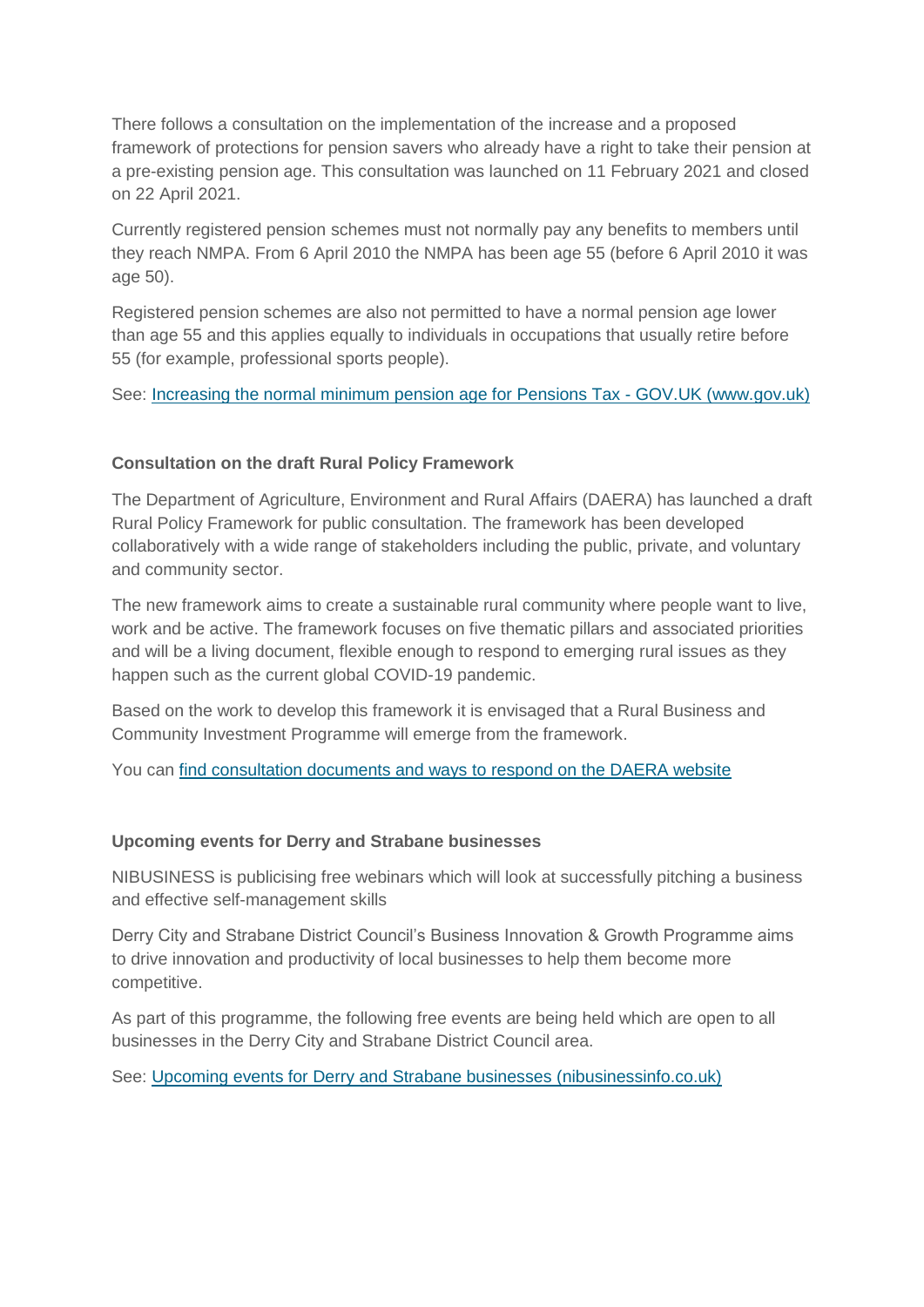### **Support for young entrepreneurs**

Armagh, Banbridge and Craigavon council's Transform Your Business programme is now accepting applications from young entrepreneurs.

Participants will receive bespoke one-to-one mentoring and a series of free best practice workshops.

Support includes:

- **•** Business planning and financial management
- Marketing
- Branding and design
- Selling for success

#### Eligibility criteria

This programme is aimed at entrepreneurs aged from 18-29 years old.

To be eligible to apply, your business must:

- be located in Armagh City, Banbridge and Craigavon Borough Council area
- have less than 50 employees
- not be an Invest NI client company

See: Transform Your Business – [support for young entrepreneurs \(nibusinessinfo.co.uk\)](https://www.nibusinessinfo.co.uk/content/transform-your-business-support-young-entrepreneurs)

#### **Changes to right to work checks from 1 July 2021**

Following the deadline for applications to the EU Settlement Scheme, the process for completing right-to-work checks on EU, EEA, and Swiss citizens has now changed.

Employers can no longer accept EU passports or ID cards as valid proof of right-to-work, with the exception of Irish citizens. Instead, you need to [check a job applicant's right to work](https://www.gov.uk/view-right-to-work)  [online](https://www.gov.uk/view-right-to-work) using a share code and their date of birth. You do not need to retrospectively check the status of any EU, EEA, or Swiss citizens you employed before 1 July 2021.

You can find out more information on these changes, including what to do if you identify an EU citizen in your workforce who has not applied to the EU Settlement Scheme by the deadline and does not hold any other form of leave in the UK, by [reading the full guidance.](https://www.gov.uk/government/publications/right-to-work-checks-employers-guide)

# **COVID-19 GOVERNMENT SUPPORT NEWS**

Below is our weekly roundup of changes to government support information generally and for businesses, employers and the self-employed.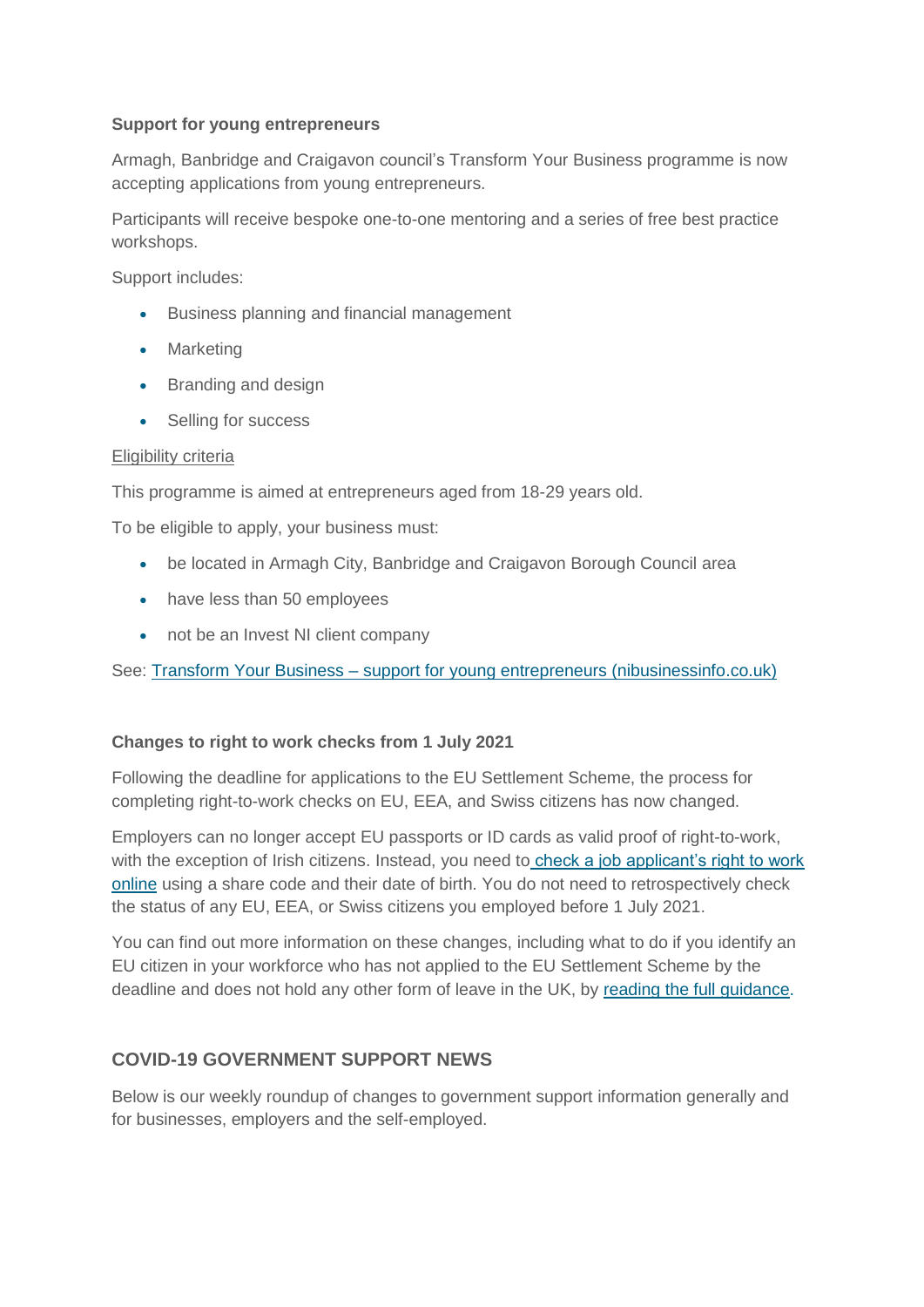# **Coronavirus Job Retention Scheme (CJRS) update**

CJRS claims for July can now be submitted and must be made by Monday 16 August.

Employers can claim 70% of furloughed employees' usual wages for the hours not worked, up to a cap of £2,187.50 per month. They will need to pay the difference, so that they continue to pay furloughed employees at least 80% of their usual wages in total for the hours they do not work, up to a cap of £2,500 a month.

Employers can still choose to top up employees' wages above the 80% level or cap for each month if they wish, at their own expense.

From 1 August 2021, the government will pay 60% of wages up to a maximum cap of £1,875 for the hours the employee is on furlough.

| UPCOMING CIRS CLAIMS                                                                          | Julv                          | August                                         | September      |
|-----------------------------------------------------------------------------------------------|-------------------------------|------------------------------------------------|----------------|
| Government contribution: wages for hours not<br>worked                                        | 70% up to<br>£2,187.50        | 60% up to £1,875 60% up to £1,875              |                |
| Employer contribution: employer National<br>Insurance contributions and pension contributions | Yes                           | Yes                                            | Yes            |
| Employer contribution wages for hours not worked 20% up to £312.50 20% up to £625             |                               |                                                | 20% up to £625 |
| For hours not worked employee receives                                                        | 80% up to £2,500<br>per month | 80% up to £2,500 80% up to £2,500<br>per month | per month      |

The 60% support will continue until the end of September.

See: [Claim for wages through the Coronavirus Job Retention Scheme -](https://www.gov.uk/guidance/claim-for-wages-through-the-coronavirus-job-retention-scheme) GOV.UK [\(www.gov.uk\)](https://www.gov.uk/guidance/claim-for-wages-through-the-coronavirus-job-retention-scheme)

# **Self-Employment Income Support Scheme (SEISS) update**

The claims service for the fifth SEISS grant will open from late July. In the meantime, here is the latest SEISS update from HMRC.

#### Personal claim dates

Shortly HMRC will be contacting every customer who may be eligible for the fifth grant, to tell them their personal claim date. Customers can claim from this date up until the claims service closes on 30 September 2021.

Claims made before the personal claim date will not be processed. This is to ensure the system is fast and easy to use for everyone on their given date, and that telephone support continues to be available for those who need it most.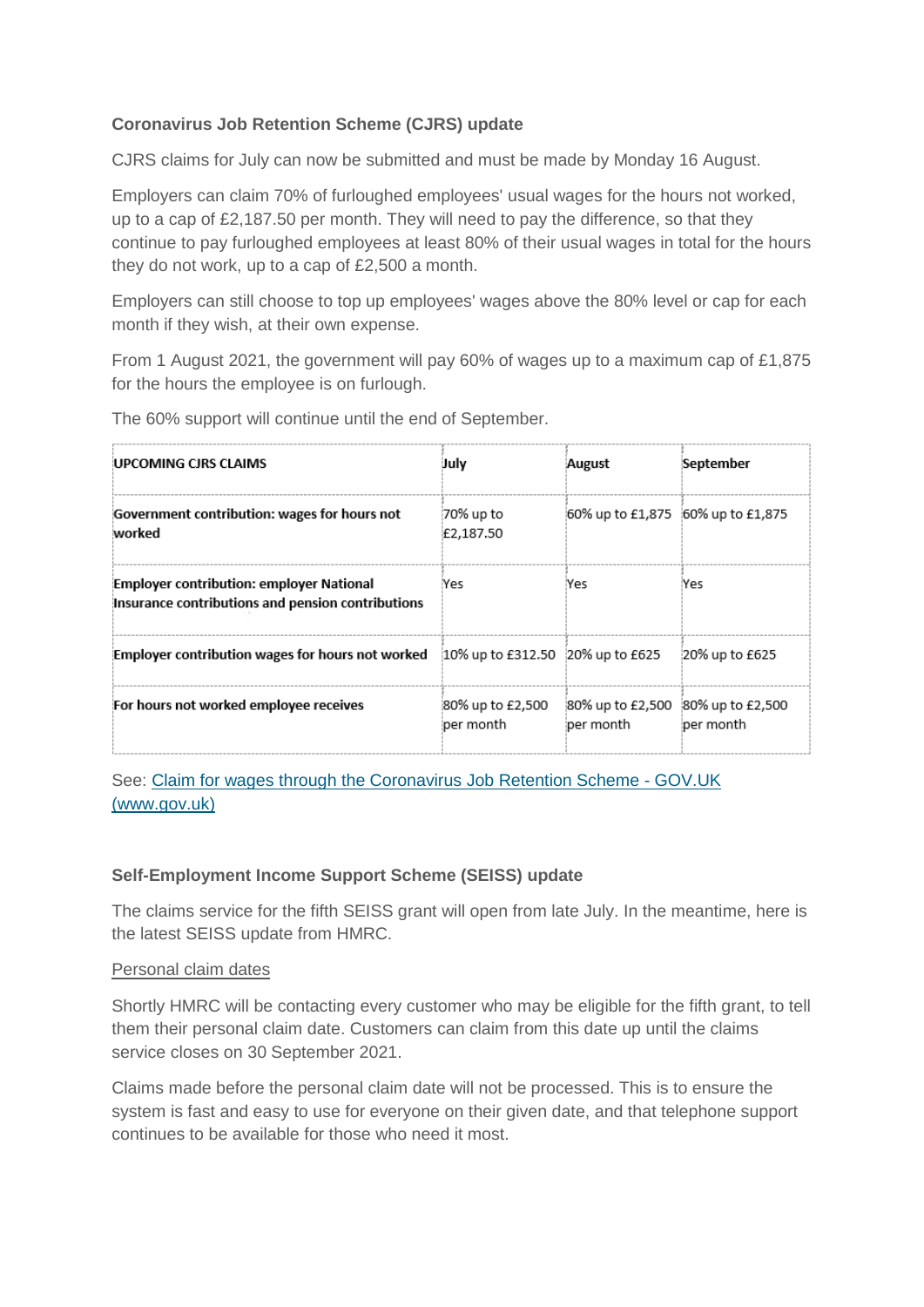### Preparing turnover figures

The majority of customers claiming the fifth SEISS grant will need to provide turnover figures in order to make a claim. The turnover figures will be used to compare the 'pandemic year' with a 'reference period'.

Detailed instructions on how to prepare turnover for the 12-month period starting on any date from 1 to 6 April 2020 (the 'pandemic year'), and where to find turnover for 2019-20 or 2018- 19 (the 'reference period'), can be found here: [Claim a grant through the Self-Employment](https://www.gov.uk/guidance/claim-a-grant-through-the-self-employment-income-support-scheme)  [Income Support Scheme -](https://www.gov.uk/guidance/claim-a-grant-through-the-self-employment-income-support-scheme) GOV.UK (www.gov.uk)

### **Upload a document to Companies House (CH)**

This service was created to enable paperless filing in response to the coronavirus (COVID-19) outbreak. It is quicker to upload your documents than to send them by post.

You can use this service to file certain documents online that would usually be sent to CH in a paper format.

In this service, you can upload certain documents for:

- share capital
- registrar's powers
- change of constitution
- insolvency (registered insolvency practitioners only)

[Read the guidance to find out how to upload a document,](https://find-and-update.company-information.service.gov.uk/efs-submission/guidance) including which documents you can file.

There is separate [guidance for uploading insolvency documents.](https://find-and-update.company-information.service.gov.uk/efs-submission/insolvency-guidance)

A same day service is now available when sending form SH19 to CH via their 'Upload a document to Companies House' service.

See: [Upload a document to Companies House \(company-information.service.gov.uk\)](https://find-and-update.company-information.service.gov.uk/efs-submission/start?_ga=2.167898600.814641741.1626595577-1842523248.1618655648)

#### **Private providers of coronavirus (COVID-19) testing**

The lists of and information about private providers who have self-declared that they meet the government's minimum standards for the type of commercial COVID-19 testing service they offer has been updated.

See: [Private providers of coronavirus \(COVID-19\) testing -](https://www.gov.uk/government/publications/list-of-private-providers-of-coronavirus-testing?utm_medium=email&utm_campaign=govuk-notifications&utm_source=d2510ccc-80c1-4bc6-8904-a161c7e02df2&utm_content=daily) GOV.UK (www.gov.uk)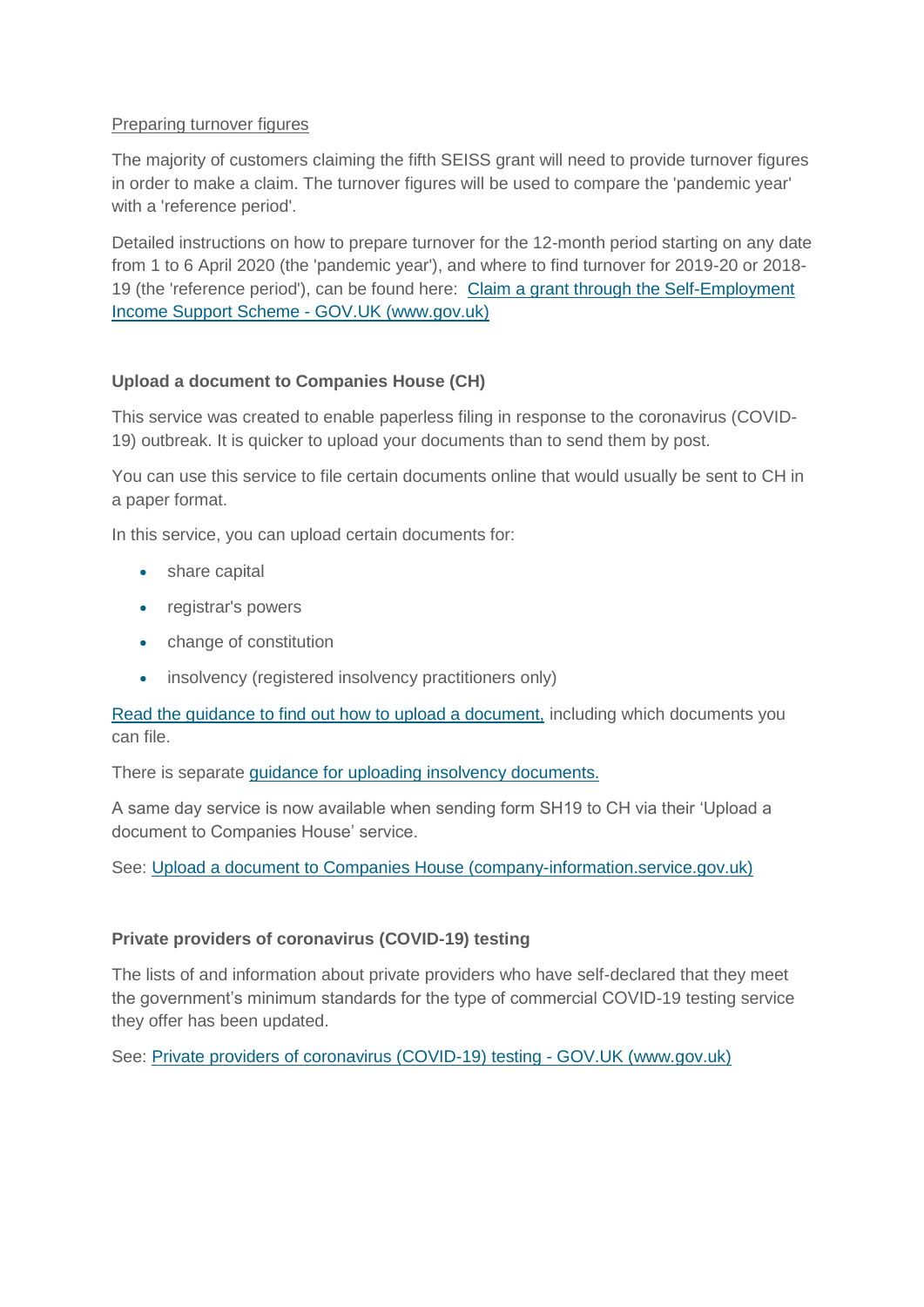# **Foreign travel insurance**

If you are travelling abroad, it is advisable to take out appropriate travel insurance before you go.

To understand the risks in a country, including the latest COVID restrictions (including for entry), follow [FCDO Travel Advice.](https://www.gov.uk/foreign-travel-advice)

To prevent new COVID variants from entering the UK, you should not travel to [red list](https://www.gov.uk/guidance/red-amber-and-green-list-rules-for-entering-england)  [countries.](https://www.gov.uk/guidance/red-amber-and-green-list-rules-for-entering-england)

Check what you need to do to [travel abroad and return to England,](https://www.gov.uk/guidance/travel-abroad-from-england-during-coronavirus-covid-19) or read travel guidance for [Scotland,](https://www.gov.scot/publications/coronavirus-covid-19-guidance-on-travel-and-transport) [Wales](https://gov.wales/coronavirus-travel) or [Northern Ireland.](https://www.nidirect.gov.uk/articles/coronavirus-covid-19-travel-advice)

The Foreign, Commonwealth & Development Office currently advises against all but essential travel to many countries and territories, due to coronavirus (COVID-19) risks. You should check the [travel advice](https://www.gov.uk/foreign-travel-advice) for your destination and read our [COVID-19 travel advice.](https://www.gov.uk/guidance/travel-advice-novel-coronavirus) If you are legally permitted to travel internationally during the COVID-19 pandemic, and you decide to do so, you should have appropriate travel insurance.

If you already have a travel insurance policy, you should check what cover it provides for coronavirus-related events, including medical cover and travel disruption. If you are choosing a new policy, make sure you check how it covers these issues.

If you do not have appropriate insurance before you travel, you could be liable for emergency costs including medical treatment. It is recommended you buy your travel insurance as soon as possible after booking your trip.

See: [Foreign travel insurance -](https://www.gov.uk/guidance/foreign-travel-insurance?utm_medium=email&utm_campaign=govuk-notifications&utm_source=d3299a4a-ea6b-49ae-8066-a2aceb4ae4bd&utm_content=daily) GOV.UK (www.gov.uk)

# **Minimum standards for private-sector providers of COVID-19 testing for 'Test to Release for international travel'**

The government has published this guidance for private providers of 'Test to Release for international travel'. By law, all tests used for the purpose of shortening the self-isolation period for international arrivals must meet certain minimum standards.

Providers must also complete a declaration that their tests meet these standards.

The minimum standards can be seen here: [Minimum standards for private-sector providers](https://www.gov.uk/government/publications/testing-to-release-for-international-travel-minimum-standards-for-testing/minimum-standards-for-private-sector-providers-of-covid-19-testing-for-testing-to-release-for-international-travel)  [of COVID-19 testing for 'Test to Release for international travel' -](https://www.gov.uk/government/publications/testing-to-release-for-international-travel-minimum-standards-for-testing/minimum-standards-for-private-sector-providers-of-covid-19-testing-for-testing-to-release-for-international-travel) GOV.UK (www.gov.uk)

# **Advice for pregnant employees**

This guidance contains advice for pregnant employees on risk assessments in the workplace and occupational health during the coronavirus (COVID-19) pandemic.

If you are pregnant and have let your employer know in writing of your pregnancy, your employer should carry out a risk assessment to follow the Management of Health and Safety at Work Regulations 1999 (MHSW) or the Management of Health and Safety at Work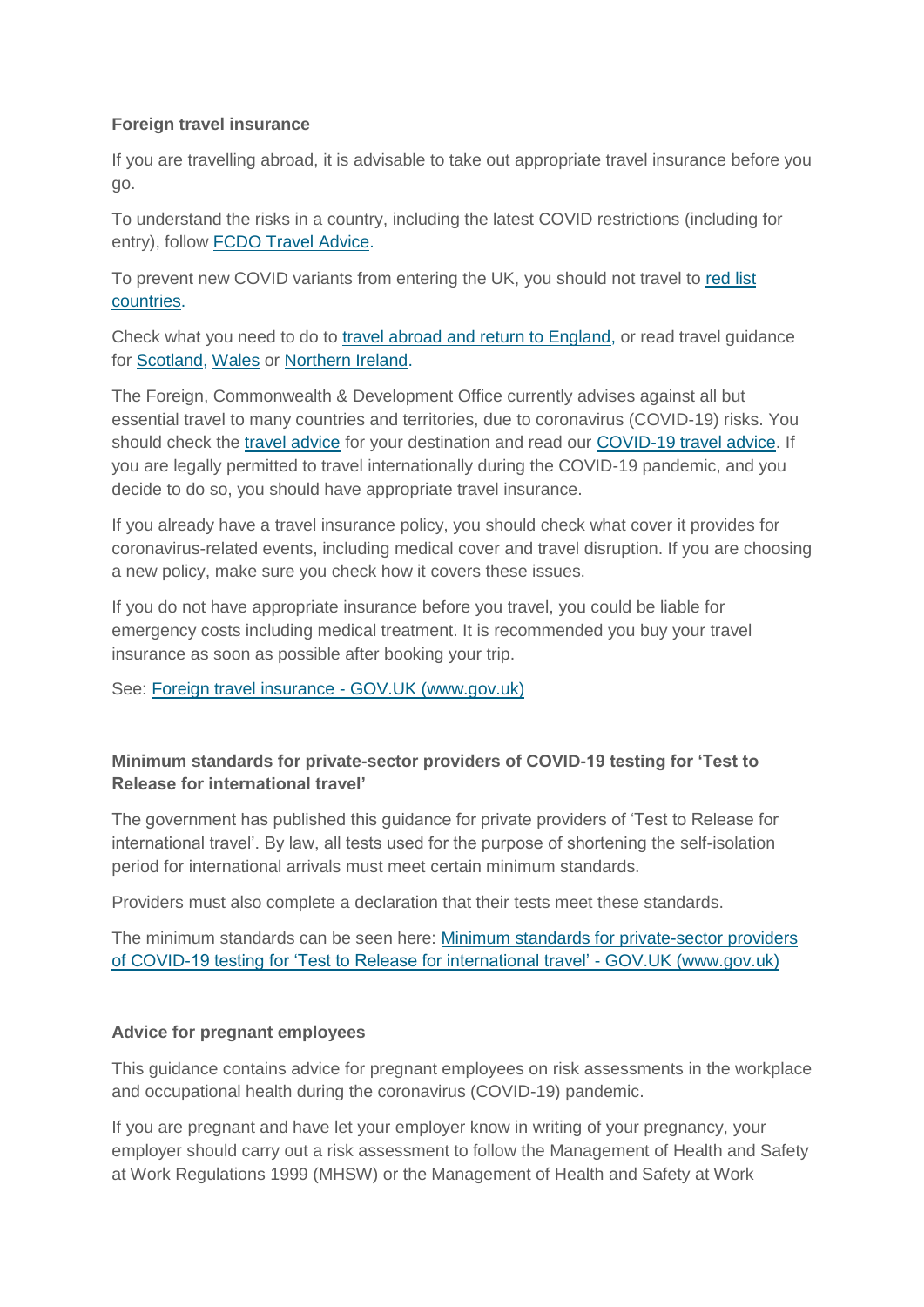Regulations (Northern Ireland) 2000. This may involve obtaining advice from the occupational health department. See the workplace risk assessment [guidance for healthcare](https://www.nhsemployers.org/covid19/health-safety-and-wellbeing/risk-assessments-for-staff)  [workers](https://www.nhsemployers.org/covid19/health-safety-and-wellbeing/risk-assessments-for-staff) and [for vulnerable people working in other industries.](https://www.hse.gov.uk/coronavirus/working-safely/index.htm)

Information contained in the [RCOG/RCM guidance on coronavirus \(COVID-19\) in](https://www.rcog.org.uk/en/guidelines-research-services/guidelines/coronavirus-pregnancy/)  [pregnancy](https://www.rcog.org.uk/en/guidelines-research-services/guidelines/coronavirus-pregnancy/) should be used as the basis for a risk assessment.

Pregnant women of any gestation should not be required to continue working if this is not supported by the risk assessment. Pregnant women require special consideration as contained in government guides for [different industries.](https://www.hse.gov.uk/coronavirus/working-safely/index.htm)

See: [Coronavirus \(COVID-19\): advice for pregnant employees -](https://www.gov.uk/government/publications/coronavirus-covid-19-advice-for-pregnant-employees/coronavirus-covid-19-advice-for-pregnant-employees) GOV.UK (www.gov.uk)

### **Supply Chain Resilience Development Framework - second call**

An Invest Northern Ireland scheme to help companies improve their supply chain resilience and competitiveness following COVID-19 and EU Exit.

The COVID-19 Supply Chain Resilience and Development Framework (SCRDF) has been developed to provide support to businesses to help improve their supply chain resilience and competitiveness.

SCRDF is open to manufacturers and internationally tradeable service businesses who manage a supply chain as part of their business, or who are involved in the extended supply chain.

You should review the eligibility criteria below, read the scheme Guidance Notes, and complete the eligibility checker before applying.

Applications to the second call of the COVID-19 Supply Chain Resilience and Development Framework will close to applications at 5pm on Friday 29 October 2021.

### See: [COVID-19 Supply Chain Resilience Development Framework -](https://www.nibusinessinfo.co.uk/content/covid-19-supply-chain-resilience-development-framework-second-call) second call [\(nibusinessinfo.co.uk\)](https://www.nibusinessinfo.co.uk/content/covid-19-supply-chain-resilience-development-framework-second-call)

#### **International road haulage**

This has been updated to state that insurance green cards are not needed from 2 August 2021 to drive in the EU (including Ireland), Andorra, Bosnia and Herzegovina, Liechtenstein, Norway, Serbia or Switzerland. Bus, coaches and HGV trailers will also be exempt.

See: [Carry out international road haulage -](https://www.gov.uk/guidance/carry-out-international-road-haulage?utm_medium=email&utm_campaign=govuk-notifications&utm_source=0a8dd627-1274-4324-a75a-90f7f8b342ff&utm_content=daily) GOV.UK (www.gov.uk)

#### **International bus or coach services and tours: vehicle documents**

See: [International bus or coach services and tours: vehicle documents -](https://www.gov.uk/guidance/international-bus-or-coach-services-and-tours-vehicle-documents?utm_medium=email&utm_campaign=govuk-notifications&utm_source=56a8f4b8-396f-4192-88f8-6ddd839ea4fa&utm_content=daily) GOV.UK [\(www.gov.uk\)](https://www.gov.uk/guidance/international-bus-or-coach-services-and-tours-vehicle-documents?utm_medium=email&utm_campaign=govuk-notifications&utm_source=56a8f4b8-396f-4192-88f8-6ddd839ea4fa&utm_content=daily)